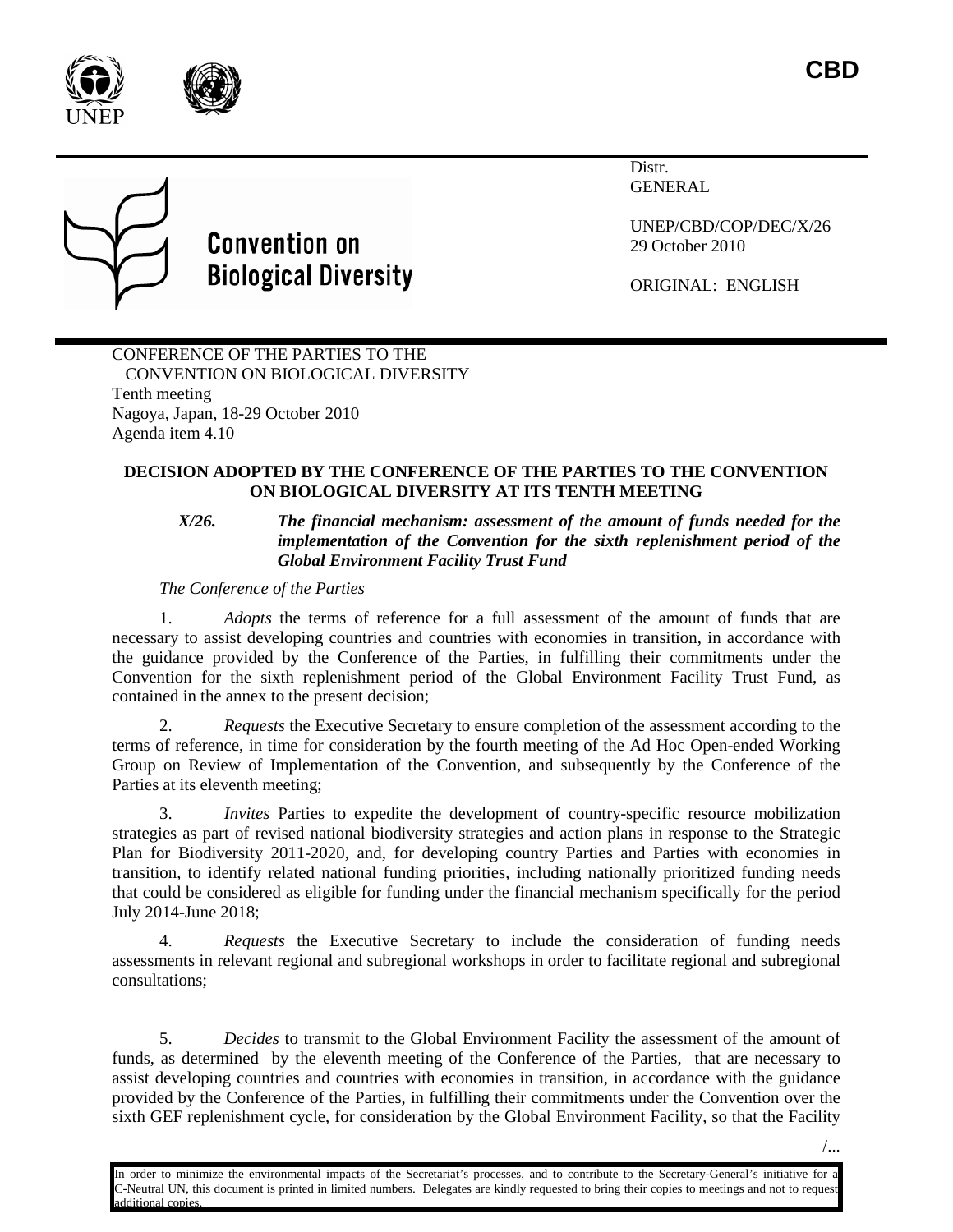UNEP/CBD/COP/DEC/X/26 Page 2

will in its regular report to the Conference of Parties indicate how it has responded during the replenishment cycle to the previous assessment by the Conference of the Parties.

*Annex* 

## **TERMS OF REFERENCE FOR A FULL ASSESSMENT OF THE AMOUNT OF FUNDS NEEDED FOR THE IMPLEMENTATION OF THE CONVENTION FOR THE SIXTH REPLENISHMENT PERIOD OF THE TRUST FUND OF THE GLOBAL ENVIRONMENT FACILITY**

#### **Objective**

1. The objective of the work to be carried out under the present terms of reference is to enable the Conference of the Parties to make an assessment of the amount of funds that are necessary to assist developing countries and countries with economies in transition, in accordance with the guidance provided by the Conference of the Parties, in fulfilling their commitments under the Convention over the sixth GEF replenishment cycle, and determine the amount of resources needed, in accordance with Article 21, paragraph 1 and decision III/8;

#### **Scope**

2. The assessment of funding needs for the implementation of the Convention should be comprehensive and primarily directed towards assessing total funding needs required to meet agreed full incremental costs of measures developing country Parties and Parties with economy in transition, in accordance with the guidance provided by the Conference of the Parties, shall implement to fulfil their obligations under the Convention for the period July 2014-June 2018.

#### **Methodology**

3. The funding needs assessment should take into account:

(a) Article 20, paragraph 2, and Article 21, paragraph 1, of the Convention, and the Strategic Plan for Biodiversity 2011-2020;

(b) Guidance to the financial mechanism from the Conference of the Parties which calls for future financial resources;

(c) All obligations under the Convention and relevant decisions adopted by the Conference of the Parties;

(d) The information communicated to the Conference of the Parties in the national reports submitted in accordance with Article 26 of the Convention;

(e) Rules and guidelines agreed by the GEF Council for determining eligibility for funding of projects;

(f) National strategies, plans or programmes developed in accordance with Article 6 of the Convention;

(g) Information communicated to the Conference of the Parties from the Global Environment Facility on the number of eligible programmes and projects that were submitted to the Global Environment Facility, the number that were approved for funding, and the number that were turned down owing to lack of resources;

(h) Experience gained by those concerned in the implementation of projects, and those responsible for conducting needs assessment reports under the United Nations Framework Convention on Climate Change, the Montreal Protocol on Substances that Deplete the Ozone Layer and the Stockholm Convention;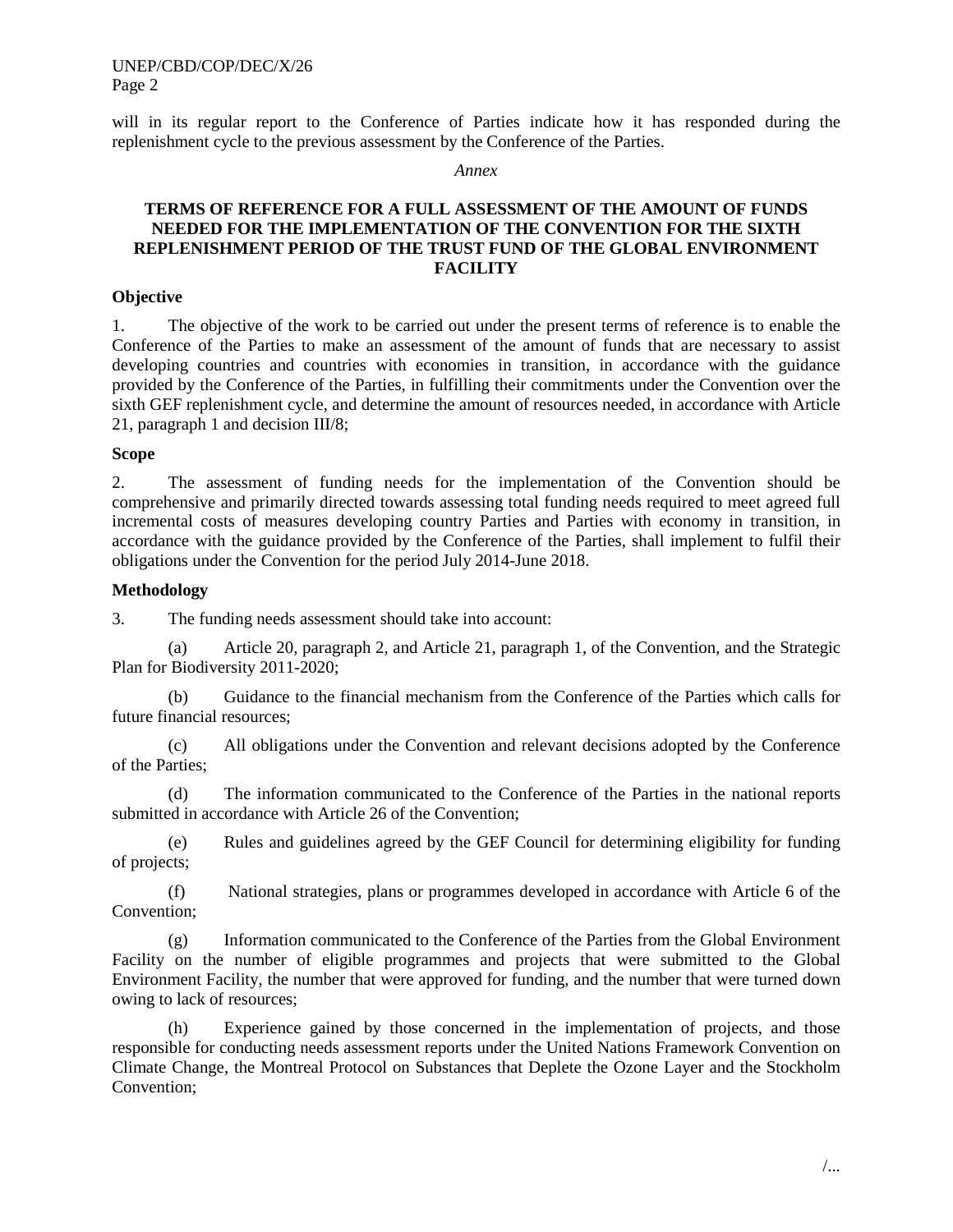(i) Experience to date, including limitations and successes of projects funded by the Global Environment Facility, as well as the performance of the Facility and its implementing and executing agencies;

(j) Synergies with other GEF-funded Conventions.

## **Procedures for implementation**

4. Under the authority and with the support of the Conference of the Parties, the Executive Secretary shall contract a team of five experts, with two from developing country Parties, two from developed country Parties, and one from international non-governmental organization, to prepare a report on the full assessment of funding necessary and available for the implementation of the Convention for the period July 2014 to June 2018, in accordance with the above objective and methodology.

5. In preparing the assessment report, the expert team should undertake such interviews, surveys, quantitative and qualitative analyses, and consultation, as may be required, including:

(a) Compilation and analysis of the needs identified in national biodiversity strategies and action plans, including country-specific resource mobilization strategies, prepared by Parties pursuant to Article 6 of the Convention;

(b) Review of reports submitted by Parties pursuant to Article 26 of the Convention to identify funding needs in fulfilment of their obligations under the Convention;

(c) Estimated financial implications of guidance to the financial mechanism from the Conference of the Parties;

(d) Experience to date in the provision of funds by the financial mechanism for each replenishment period;

(e) Additional funding needs for the period July 2014-June 2018 arising out of the national implementation of the Strategic Plan for Biodiversity 2011-2020;

(f) Compilation and analysis of any supplementary information provided by Parties which are developing countries or countries with economies in transition on their funding needs for the implementation of their obligations under the Convention.

6. The Global Environment Facility and the Executive Secretary should conduct a review of the draft assessment reports of the expert team to ensure accuracy and consistency of approach and data.

7. The Executive Secretary shall strive to ensure that the assessment report of the expert team will be distributed to all Parties one month before the fourth meeting of the Ad Hoc Open-ended Working Group on Review of Implementation of the Convention.

8. The fourth meeting of the Ad Hoc Open-ended Working Group on Review of Implementation of the Convention should consider the expert team's assessment report and make recommendations for consideration by the eleventh meeting of the Conference of the Parties.

9. The Conference of the Parties at its eleventh meeting will make a decision on the assessment of the amount of funds that are necessary for the implementation of the Convention for the sixth replenishment period of the Trust Fund of the Global Environment Facility, and communicate the results to the Global Environment Facility accordingly.

### **Consultation process**

10. In preparing the assessment report, the expert team should consult widely with all relevant persons and institutions and other relevant sources of information deemed useful.